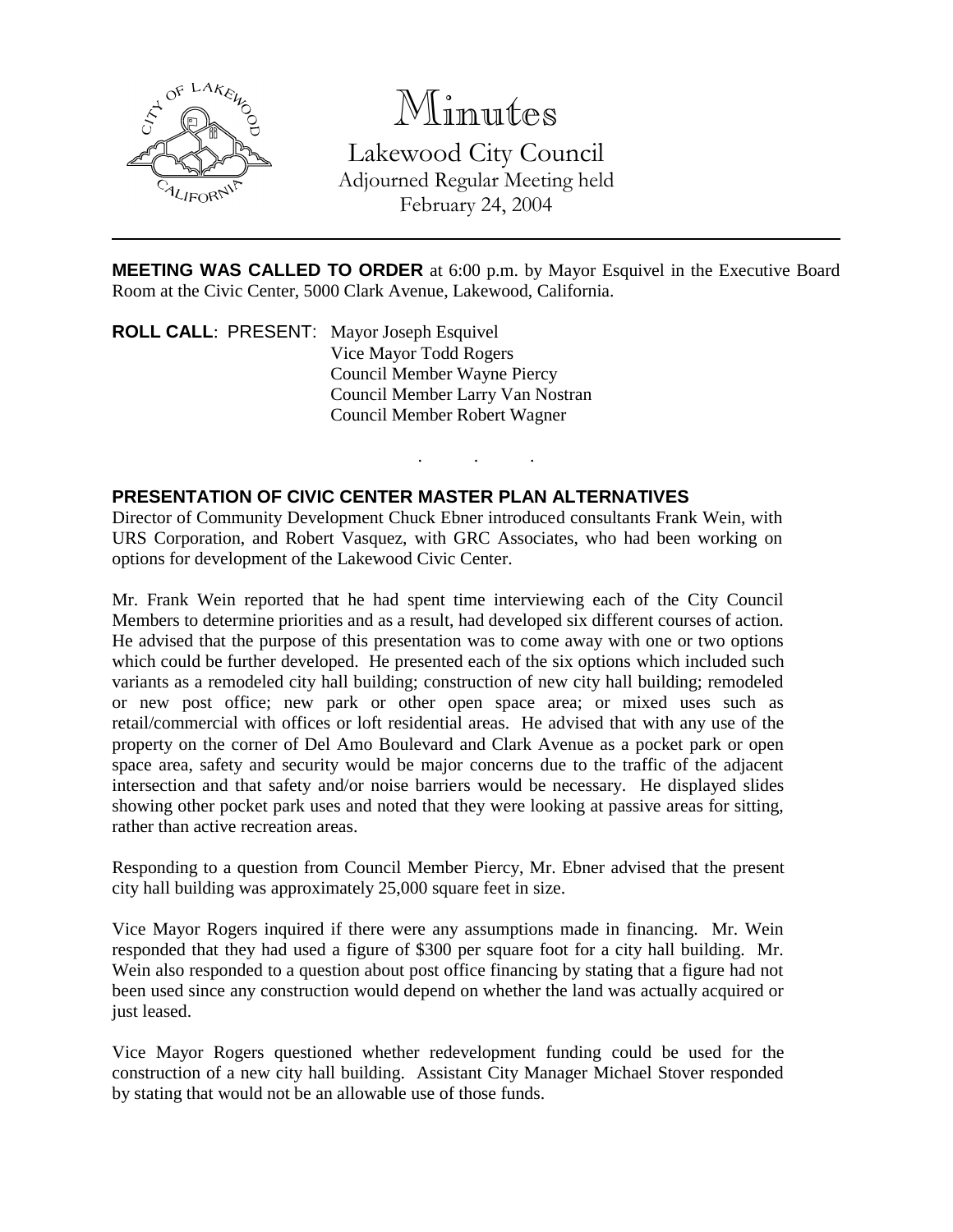# **CIVIC CENTER MASTER PLAN ALTERNATIVES** - Continued

Vice Mayor Rogers inquired if a strategic plan had ever been prepared for city hall needs over the next twenty years. City Manager Howard Chambers responded by stating that although there had been a recent assessment about the feasibility of adding several hundred square feet to the building, a long-term needs assessment had never been performed.

Council Member Van Nostran asked about the options showing the 5220 Clark Avenue building. Mr. Wein stated that the study had looked primarily at the need to expand the post office use and since expansion to the south was impossible because of the Sheriff's Station needs, the study had looked at expanding onto the property directly north.

Mr. Robert Vasquez stated that a review of the building on the corner of Clark Avenue and Candlewood Street showed only a four percent vacancy rate and that in the 5220 building, there was currently only about 3,000 square feet of vacant space. He advised that they had estimated a cost of \$5.6 million to cover property acquisition, tenant relocation and building demolition, or approximately \$180 per square foot.

Vice Mayor Rogers stated he felt a city hall needs assessment needed to be done. He advised that he did not favor residential or retail uses in the civic center area. He also advised that he strongly supported the incorporation of an open or public space as a symbolic center of the City. He stated that the concept he had envisioned would not be just a passive use, but rather a place where people could gather. He noted that many people were looking for places to go for family-themed events.

Council Member Van Nostran stated he would like to see an open space focus area located on the present city hall site, away from the traffic and noise on Del Amo Boulevard. Such a use could be tied in with the existing open area in front of the Centre and the planned Legends of Lakewood Hall of Fame structure. He noted that the present city hall building was a 1950's era building which was not accommodating to today's technologies, was already crowded with no room for expansion and would be an ongoing maintenance problem as it aged. He stated that due to the current State budget crisis and its impacts on local governments, any major construction project was not feasible at this time; however, he felt that it was important to take a look at design options so that when funding became available, we would be ready to move ahead with a project. He concluded by stating he was not in favor of commercial uses in the civic center area.

Council Member Piercy stated that it was important that the City Council remember that the basic principle of a contract city was to run a lean, efficient operation. He noted that the square footage in the proposals which would double or triple the size of the existing city hall would send a wrong message to residents. He stated that while not advocating commercial development in the civic center, the examples shown of loft designs were attractive uses.

Council Member Van Nostran, while acknowledging that running an efficient operation was the priority, stated it was also important for the City Council Members to be visionaries who were looking ahead to the future needs of the City.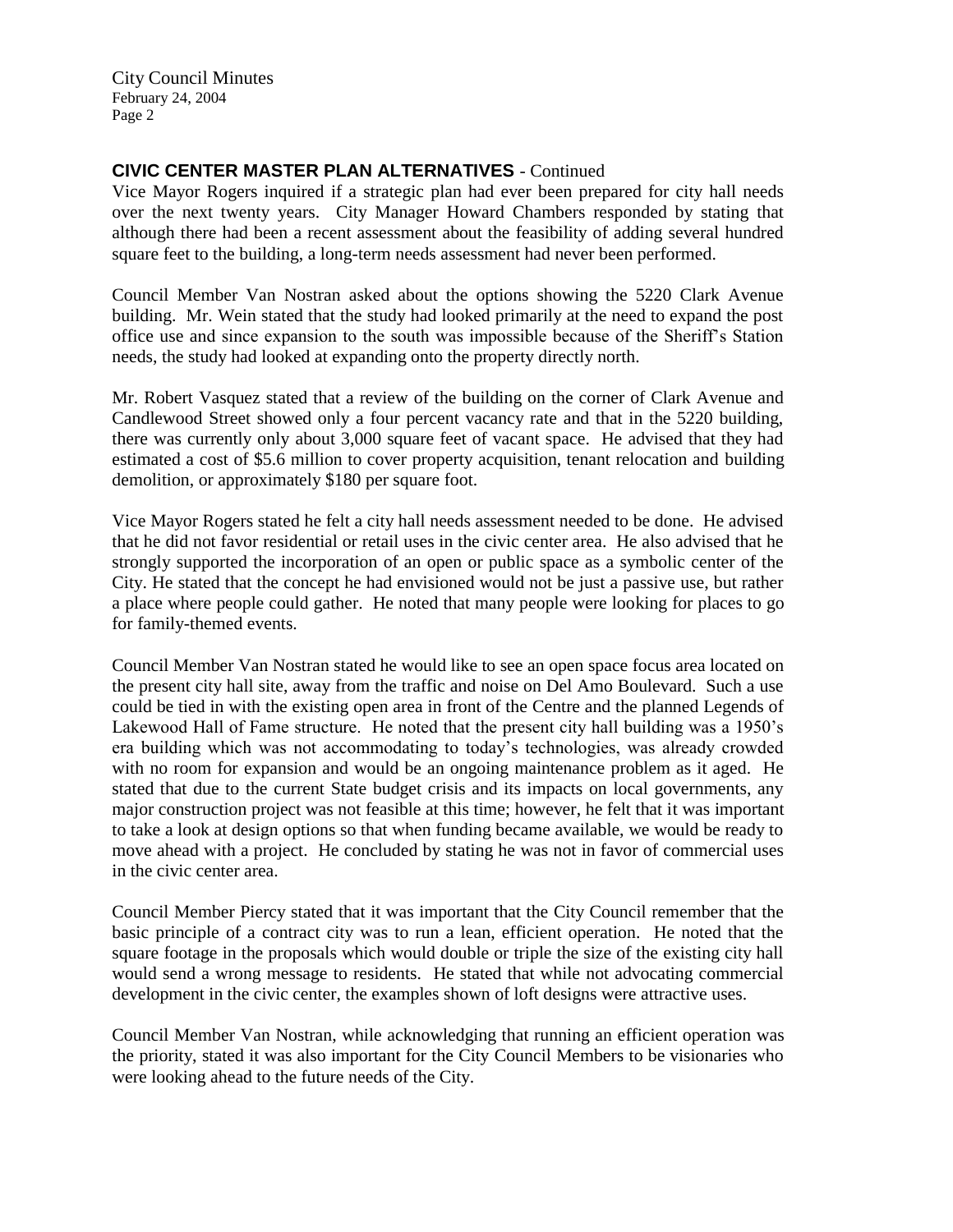# **CIVIC CENTER MASTER PLAN ALTERNATIVES** - Continued

Council Member Wagner stated that he agreed with many of Council Member Van Nostran's observations. But he, too, noted that the option showing a 70,000 square foot city hall building was totally out of line with the way the City operated, especially since the City was essentially built-out and an increase by a factor of three was not likely to ever be needed. He agreed with the concept of an open space that would be useful rather than passive, but stated he had a problem with placing such a use on the corner. He concluded by stating that the post office building was a problem that must be dealt with, as the present configuration was an abomination to the City.

Council Member Van Nostran referenced a post office building in Long Beach which accommodated employee parking on the roof of the structure, stating that perhaps the Lakewood Post Office building could be modified in a similar fashion by adding a new structure over the current building so that post office vehicles and employees could park on the roof, leaving the whole ground level available for customer parking and improved ingress and egress.

Responding to questions from the Council, the Assistant City Manager responded by stating that there was a substantial chance that if post office improvements were financed through the Redevelopment Agency, that the Agency would never be able to repay the debt. Finance Director Larry Schroeder confirmed that this was true with current levels of redevelopment funding, not projecting any further take-aways or changes by the State.

Mr. Wein stated that as he was listening, the City Council appeared to be interested in two options: Either construction of a new city hall building on the corner lot with the existing city hall lot to be utilized as an open space gathering place and the existing post office building to remain and be remodeled; or the existing city hall building to be remodeled and an open space be located on the corner, with the same post office specifications.

VICE MAYOR ROGERS MOVED AND COUNCIL MEMBER PIERCY SECONDED THAT A NEEDS ASSESSMENT BE CONDUCTED TO DECIDE WHETHER THE CITY HALL BUILDING SHOULD UTILIZE THE EXISTING FOOTPRINT OR NEW CONSTRUCTION AND DESIGN OF AN OPEN SPACE THAT WOULD COMPLEMENT THE CIVIC CENTER AND BE USEFUL TO THE COMMUNITY.

Council Member Wagner inquired about how the corner could be utilized for open space. Mr. Wein responded by stating there would be extra costs involved to make the site safe and secure, such as fencing or traffic mitigation measures.

Council Member Piercy noted the importance of also developing some short-term plans for dealing with the overcrowding in the city hall building.

In response to a question from Council Member Wagner, Mr. Ebner stated the current lease on the post office site would terminate in 2014. Council Member Wagner stated that since the lease would terminate in ten years, there were a wider range of options for the property.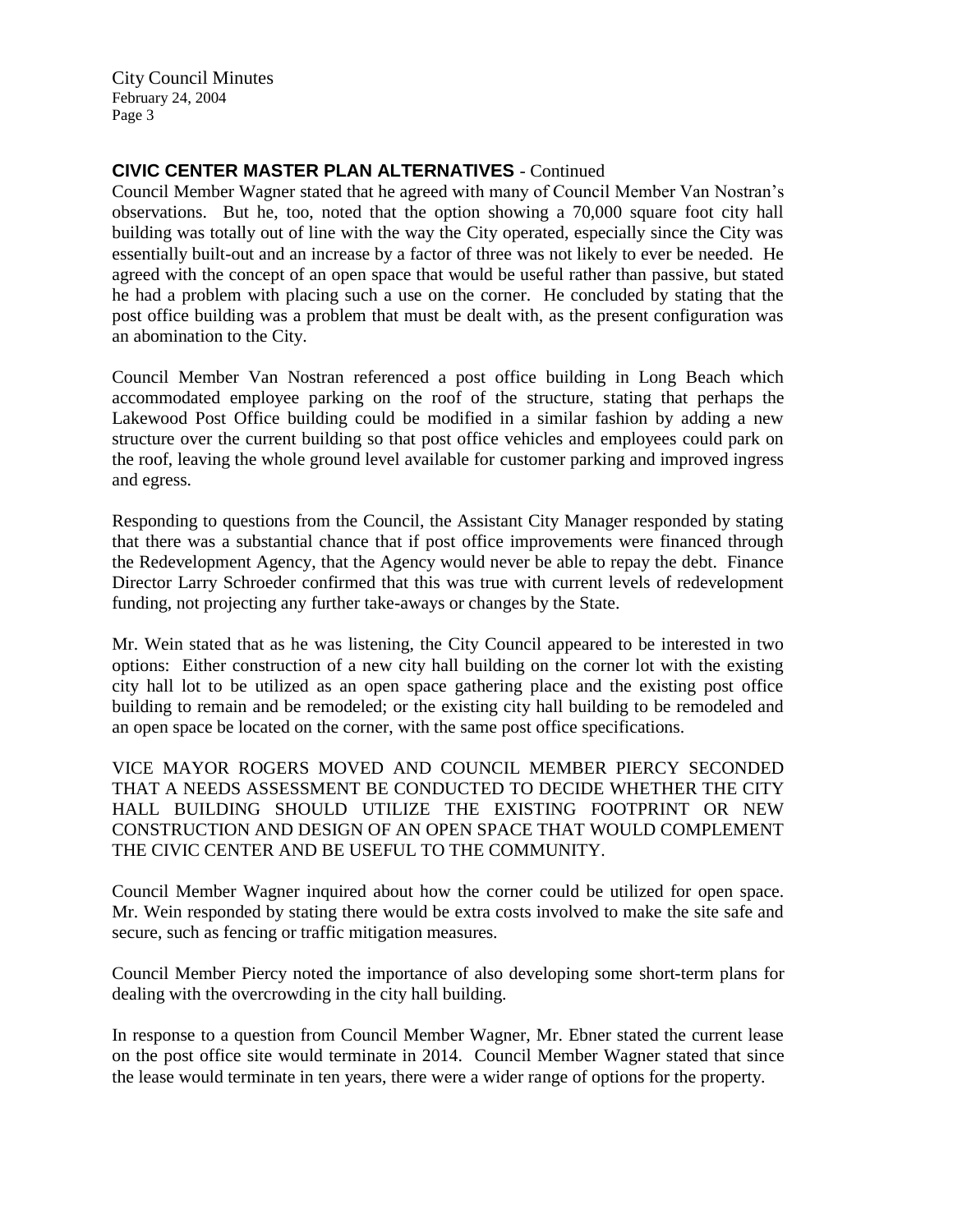### **CIVIC CENTER MASTER PLAN ALTERNATIVES** - Continued

Mr. Stover, noting that many cities had to virtually 'give away' property to the postal service in order to have a facility located in their community, stated that it would be extremely difficult to put together a new deal with the postal service. The City Manager advised that it might be beneficial to enlist the help of Lakewood's Congresswoman in any future negotiations with the postal service.

Council Member Wagner inquired if a combined use city hall/post office was feasible. Mr. Wein responded by stating that considering homeland security issues, a post office use would probably require isolation.

Council Member Piercy, noting that passive land areas were not necessarily unused areas, cited Del Valle Park, with events like the Concerts in the Park and the Safety Expos, as an example of a passive space used effectively as a gathering place.

Council Member Wagner stated he would like to see the corner property utilized on a temporary basis and that he would not be opposed to community groups, such as the Girl Scouts, holding functions in that area.

Vice Mayor Rogers suggested consideration be given to a weekly farmer's market on the site. He noted that if well managed, that kind of use could be an asset to the community.

Mayor Esquivel stated he wished to go on record as being not in favor of any retail or post office use on the Clark/Del Amo corner property. He noted that he did like the idea of the Sycamore Centre as an open space area.

Vice Mayor Rogers stated he had a four-part, substitute motion.

VICE MAYOR ROGERS MOVED AND COUNCIL MEMBER PIERCY SECONDED TO:

PART #1 – PERFORM A NEEDS ASSESSMENT FOR THE CITY HALL BUILDING AND DETERMINE THE FEASIBILITY OF EXPANSION ON THE EXISTING FOOTPRINT VERSUS CONSTRUCTION OF A NEW FACILITY, NOT TO EXCEED 50,000 SQUARE FEET

PART #2 – CONSIDER THE OPTIONS IN SECTION 1, EVALUATE THE INCLUSION OF OPEN SPACE THAT WOULD ALLOW FOR COMMUNITY PROGRAMMING

PART #3 – EVALUATE PARKING MITIGATION WITH THE EXISTING POST OFFICE SITE, NOT ASSUMING EXPANSION TO THE NORTH

PART #4 – RECEIVE RECOMMENDATIONS FROM STAFF FOR INTERIM USES OF THE PROPERTY LOCATED AT THE CORNER OF DEL AMO BOULEVARD AND CLARK AVENUE WHICH WOULD REQUIRE MINIMAL EXPENDITURES